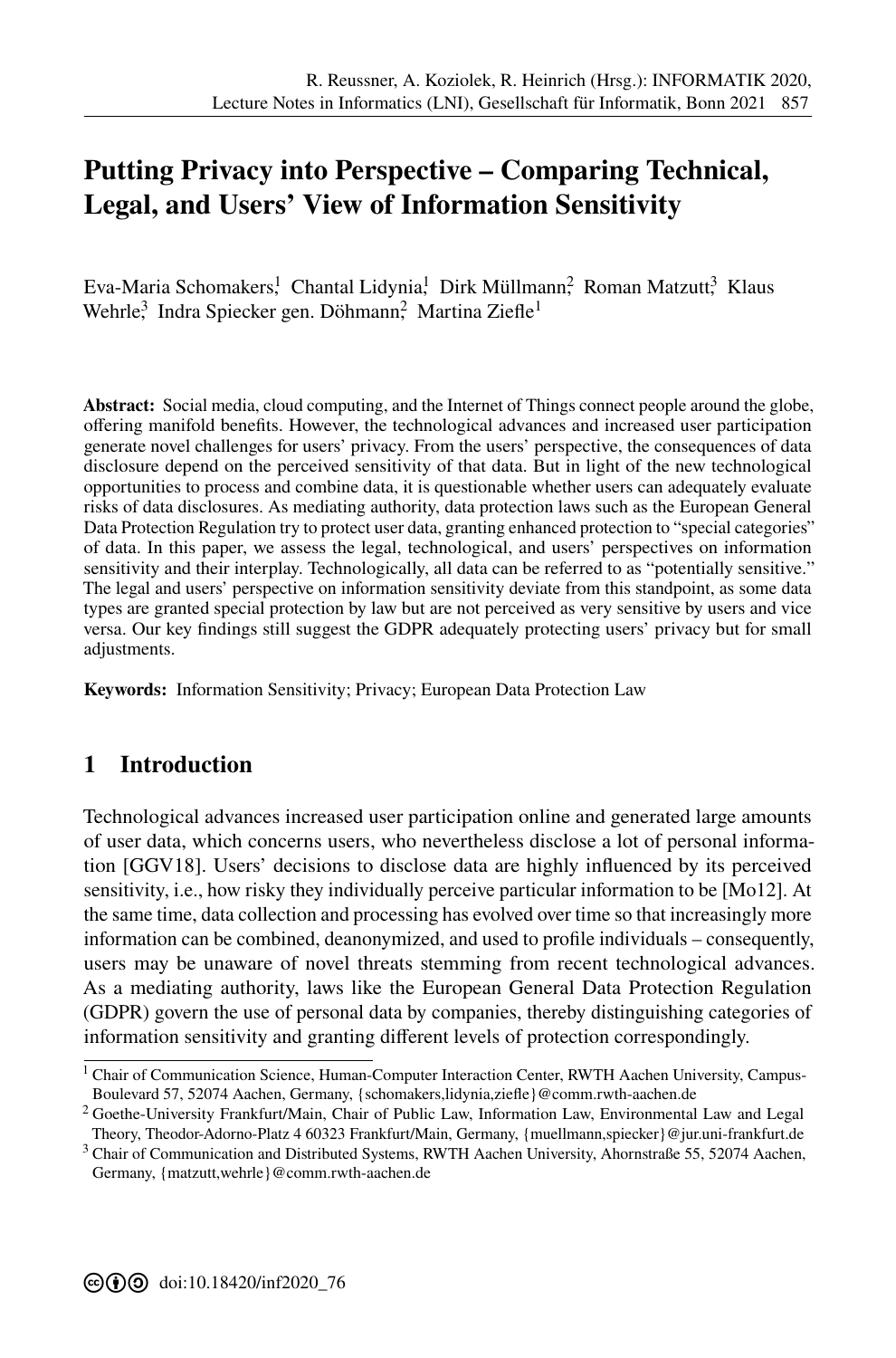However, with the ever-improving potential for data analysis, the question arises whether the regulation (legal perspective) captures what data can potentially become sensitive (technological perspective) and also what data users perceive to be sensitive (users' perspective). In this multidisciplinary paper, we will examine sensitivity of information in a multidisciplinary approach by taking all these three points of view. This assessment forms the basis for comparison between the three perspectives and the discussion of the findings with regard to the interests of online users and implications for future politics.

## **2 Information Sensitivity from a Technological Perspective**

The early 2000's shift of online services towards the **Web 2.0** paradigm constituted a revolution of online services; user participation became an elementary ingredient of modern online services [\[OR07\]](#page-12-1). The level of user interaction culminated in the rise of global **social networks** such as Twitter and Facebook, which was enabled by shifting to the **cloud computing** paradigm [\[Ar10\]](#page-10-0). In addition to its increased scalability and lowered entry bar for service providers, the cloud's ubiquity also enabled users to outsource their data to simplify sharing or maintaining online backups. Ultimately, cloud computing motivated the advent of **smartphones** and the **Internet of Things (IoT)**. Cloud storage enabled synchronizing numerous devices easily and the cloud's scalable processing power allows service providers to remotely process the data sensed by their users' IoT devices [He13]. As a consequence, systems based on **distributed ledgers**, most notably blockchains, recently gained traction to break up this level of centralization: While initial blockchain systems such as Bitcoin [\[Na08\]](#page-12-2) or Ethereum [\[Wo16\]](#page-13-0) focused on achieving decentralized financial services in partially distrusted environments, distributed ledgers are now being explored for, e.g., tamper-proof file storage [\[Ko17\]](#page-11-2) or managing access control to user data [\[ZNP15\]](#page-13-1). Distributed ledgers are experiencing this popularity because their immutability establishes technical accountability among otherwise mutually distrusting parties.

In conclusion, new technologies always simplified the deployment of online services centered around user participation or even enabled novel services over the Internet. However, those opportunities do not come without additional (privacy) challenges, as we detail in the following.

**Web 2.0.** The shift toward a strong focus on user participation within the Web 2.0 paradigm inherently led to the collection of more user data – and to new insights gained from service personalization, user tracking, and data breaches. Online services are routinely personalized to increase the user experience, e.g., provide better-fitting search results. While **personalized services** can benefit the user, the collected data is potentially highly sensitive. Not only is it possible to deanonymize users solely based on search queries [\[BZ06\]](#page-10-1), it is further possible to disclose sensitive user data even from properly anonymized data sets [\[NS08\]](#page-12-3). **Web tracking** maximizes this form of data collection by monitoring users' browsing behavior across services [\[MM12\]](#page-12-4), which potentially discloses a much more fine-grained view on users and was oftentimes opaque to the user prior to the GDPR's enactment. Even privacy-aware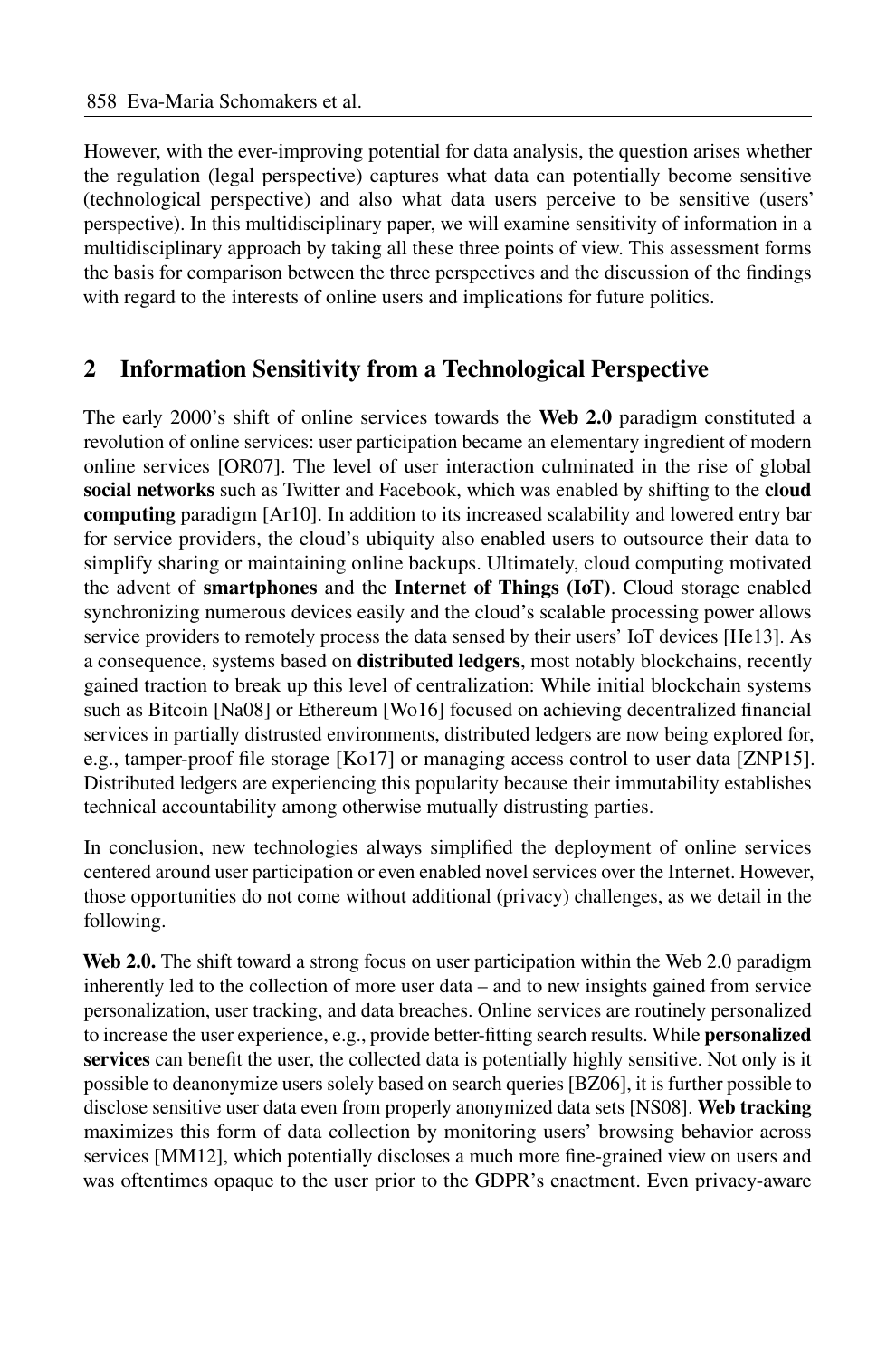users, who actively protect their privacy by deleting cookies or using private browsing, have been shown to be susceptible to web tracking due to their distinct behavior [\[Ye12\]](#page-13-2). A major threat also lies in the potential of **data breaches**, which disclose login credentials and other meta data for users' accounts on a regular basis.

**Social Media.** Especially the rise of social media revolutionized users' online behavior as users can now rapidly share personal moments and thoughts with both their friends and a general audience – leading to unprecedented privacy issues due to sensitive data disclosure. Users can directly share clearly sensitive data with the public (e.g., credit card information) or release it via meta data such as GPS locations stored in uploaded images [\[Sm12\]](#page-13-3). These incidents showcase the need for education regarding potential threats of sharing sensitive data on the Internet. Furthermore, the data users share online can be combined and subsequently collectively be exploited as shown by the Cambridge Analytica scandal [\[RCC18\]](#page-12-5). Hence, users can be profiled based on their shared data and the increased potential stemming from new analysis methods to exploit such data can cause data to effectively become sensitive.

**Cloud Computing.** Due to the cloud's multitenancy, single cloud providers could gain access to data of all customers [He14]. Also, a cloud can span multiple data centers. In this case, users lose control over where their data is being stored, which can violate both individual or even legal requirements [HHW13]. Hence, the increased complexity of data management complicates users' risk evaluations.

**Smartphones and IoT.** The ubiquity of sensing devices also creates new challenges for user privacy [ZMW14]. Third parties can potentially extract very fine-grained information from a user's sensor data via appropriate analysis technologies (e.g., location trajectories [\[Zi17\]](#page-13-5)). Furthermore, the often-insufficient security of IoT devices for smart homes can potentially leak sensitive information directly from the user's house to the Internet [\[Se18\]](#page-12-6). This potential threat is further exemplified by recent advances in **deep learning** [\[LBH\]](#page-11-5). Thus, users must be further aware of the potential privacy implications of third parties analyzing their sensed data.

**Distributed Ledgers.** While privacy-preserving platforms based on distributed ledgers aim to mitigate public data disclosure [\[ZNP15\]](#page-13-1), sensitive data on such ledgers can have especially devastating consequences due to their oftentimes public nature and immutability by design. For one, the initial promise of blockchains to provide financial privacy has been falsified [Me13]. Secondly, arbitrary data can be stored directly on blockchains, i.e., there is potential for the malicious disclosure of sensitive data of another user [\[Ma18\]](#page-11-7). These initial observations indicate that users once again will be facing increasing complexity in the technologies providing their online services in the future.

In conclusion, emerging new technologies can cause intuitively non-sensitive data to become sensitive due to the potentially unwanted impact seizing this data can have. Despite whole research areas being dedicated to protecting sensitive data from being disclosed to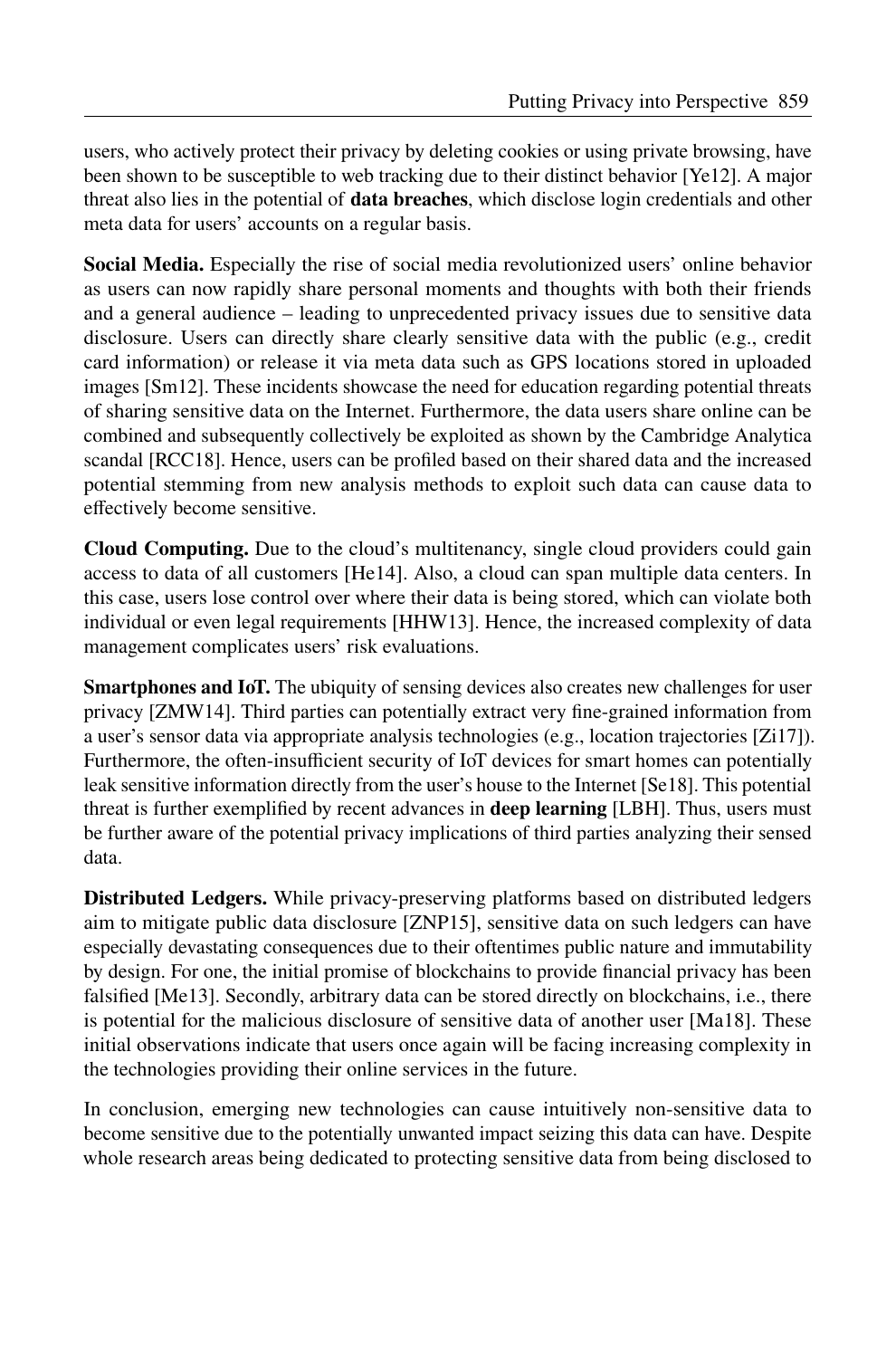unauthorized parties, there is no general solution to technical data protection. We expect this effect to be further exacerbated in the future as mainstream technology becomes more complex and diverse, and thus harder for users to keep track of regarding potential privacy threats.

# **3 Information Sensitivity from a Legal Perspective**

Since May 2018, the data protection law in the member states of the European Union is almost exclusively determined by the European General Data Protection Regulation (GDPR), leaving only a very limited scope of application to distinct national data protection legislation [\[WB17\]](#page-13-6). Depending on the content of the data, the European data protection law distinguishes three different categories: personal, special categories of personal, and non-personal data, all of which are granted different levels of protection.

Art. 4 No. 1 GDPR defines personal data as any information relating to an identified or identifiable natural person. Special categories of personal data consist of personal data referring to particularly sensitive information concerning a natural person. Under Art. 9 sec. 1 GDPR these include data revealing a person's racial or ethnic origin, political opinions, religious or philosophical beliefs, or union membership. Furthermore, genetic, biometric, and health data, as well as data concerning a person's sex life or sexual orientation, are part of this category. Every piece of information not falling under the definition of personal data, however, has to be considered non-personal data under data protection law (cf. Art. 3 No. 1) Proposal for a Regulation of the European Parliament and of the Council on a framework for the free flow of non-personal data in the European Union, COM (2017) 495 final).

The group of personal data summarized under the notion of "special categories" consists of types of personal data which can be described as sensitive personal attributes. They have in common that they concern very personal beliefs or states which bear a special risk of being a leverage point for discrimination [\[AV18;](#page-10-2) [KB18\]](#page-11-8) and are closely connected to the exercise of fundamental rights (Recital 51, cl. 1 GDPR, [\[AV18;](#page-10-2) [Fr18;](#page-10-3) [We17\]](#page-13-7)). The processing of this data can result in a severe violation of a person's privacy as well as significant risks to the fundamental rights and freedoms (Recital 51 cl. 1 GDPR, [\[Fr18\]](#page-10-3)). The legal protection for special categories of personal data, therefore, has to be even stronger compared to common personal data. Following the principle of "ban with reservation to permit" [\[AV18;](#page-10-2) [Ve18\]](#page-13-8), Art. 9 GDPR restricts the processing of special categories of personal data to less, more specific, and more essential situations compared to mere personal data. Furthermore, only under very strict conditions may personal data of the special categories even be used for decision making based solely on automated processing, including profiling (Art. 22 GDPR). If special categories of personal data are processed, this always leads to the necessity for the processor to keep records of his processing activities (Art. 30 GDPR). If handling this kind of data in a larger scale, the processor has to conduct data protection impact assessment (Art. 35 sec. 3 lit. b) GDPR) and is obliged to appoint a data protection officer (Art. 37 sec. 1 lit. c) GDPR). The rigidity of the separation of these different levels of protection was already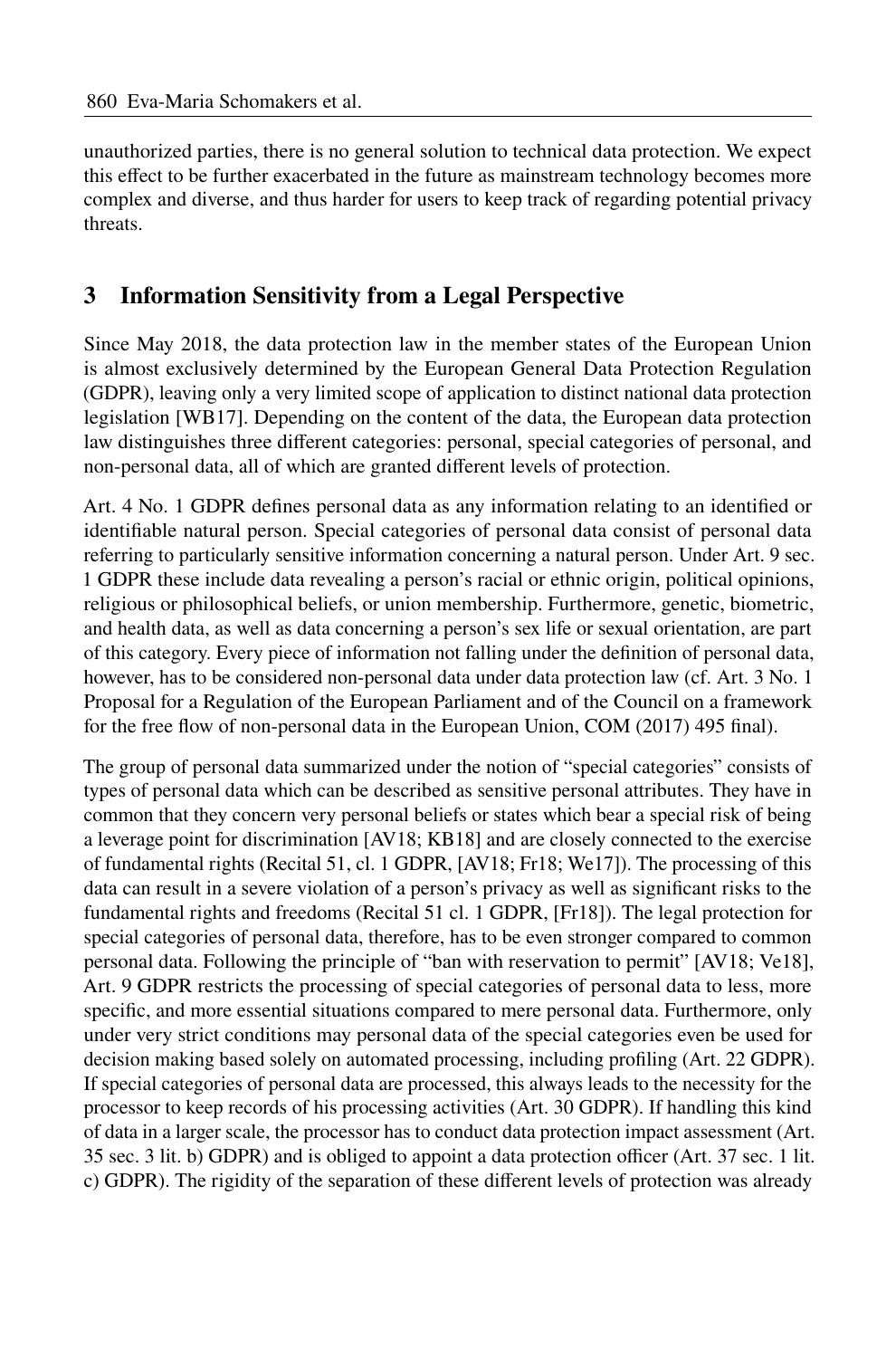the subject of discussion when it was introduced by the Data Protection Directive [\[AV18;](#page-10-2) [Si97\]](#page-13-9).

As non-personal data does not fall under the scope of the fundamental rights which establish data protection, it is, hence, neither protected under the GDPR nor national data protection laws. Non-personal data, however, may be protected by other laws under different legal means, e.g., business secrets which are protected by the national civil law [\[Mü18\]](#page-12-7). The GDPR as well as the national data protection legislations differentiate between data protection and data security. While data protection aims at the defense of personal data against the dangers of their processing, data security embraces all measures to preserve data from misuse and interference of risks from outside of the process of processing  $[He03; WB17]$  $[He03; WB17]$ . A legal use of personal data always requires adequate safety and security measures. An appropriate security level considers the technical state-of-the-art, the costs of the implementation of the security measures, the probability of occurrence of security risks, nature, scope, context, and purposes of the processing as well as the risks for the rights and freedoms of the natural persons which might especially arise from the accidental or unlawful destruction, loss, or unauthorized disclosure (cf. Art. 32 sec. 1, 2 GDPR). The processing of particularly sensitive data may, hence, only lead to more data security. However, the processing of common personal data does not mean the absence of security measures.

### **4 Information Sensitivity from the User Perspective**

From the user perspective, the perception of how sensitive a type of information is, is influenced by how concerned users are about the data provision and influences how willingly this information is provided [\[Mo12\]](#page-12-0). But what causes users to perceive certain information types as more sensitive than others? The perception of sensitivity is related to the perceived risks when disclosing information and, thus, related to the vulnerability and potential losses that are anticipated [\[Mo12\]](#page-12-0). Users are concerned about unauthorized use, misuse (e.g., fraud, identity theft, hackers), and improper access [\[Eu18\]](#page-10-4). But they also feel that the collection of information itself, targeted advertising, and profiling are violations of their privacy [\[SLZ18\]](#page-13-10). Thus, they seem not to differentiate between data privacy and data security. Moreover, more personally identifying information is perceived as more sensitive [MPS13], which goes in line with the GDPR covering personally identifying information. Improving data analysis technologies enable ever-deeper insights about users. Most users may not be aware of what is legally and technically possible and how, presumably non-identifiable or insensitive, data can be linked and used.

Besides limited knowledge about IT and law, there is another aspect that complicates the sen-sitivity evaluation for the users: Privacy perceptions depend on context and audience [\[Ni10\]](#page-12-9). We learn from early childhood on how to manage our privacy in an offline world. But online, data is persistently available over space and time, confusing the context in which we disclose information and those in which it can be accessed and by whom  $[Ta14]$ . Thus, users do not only have to include the present audience and context to evaluate the risk of disclosure and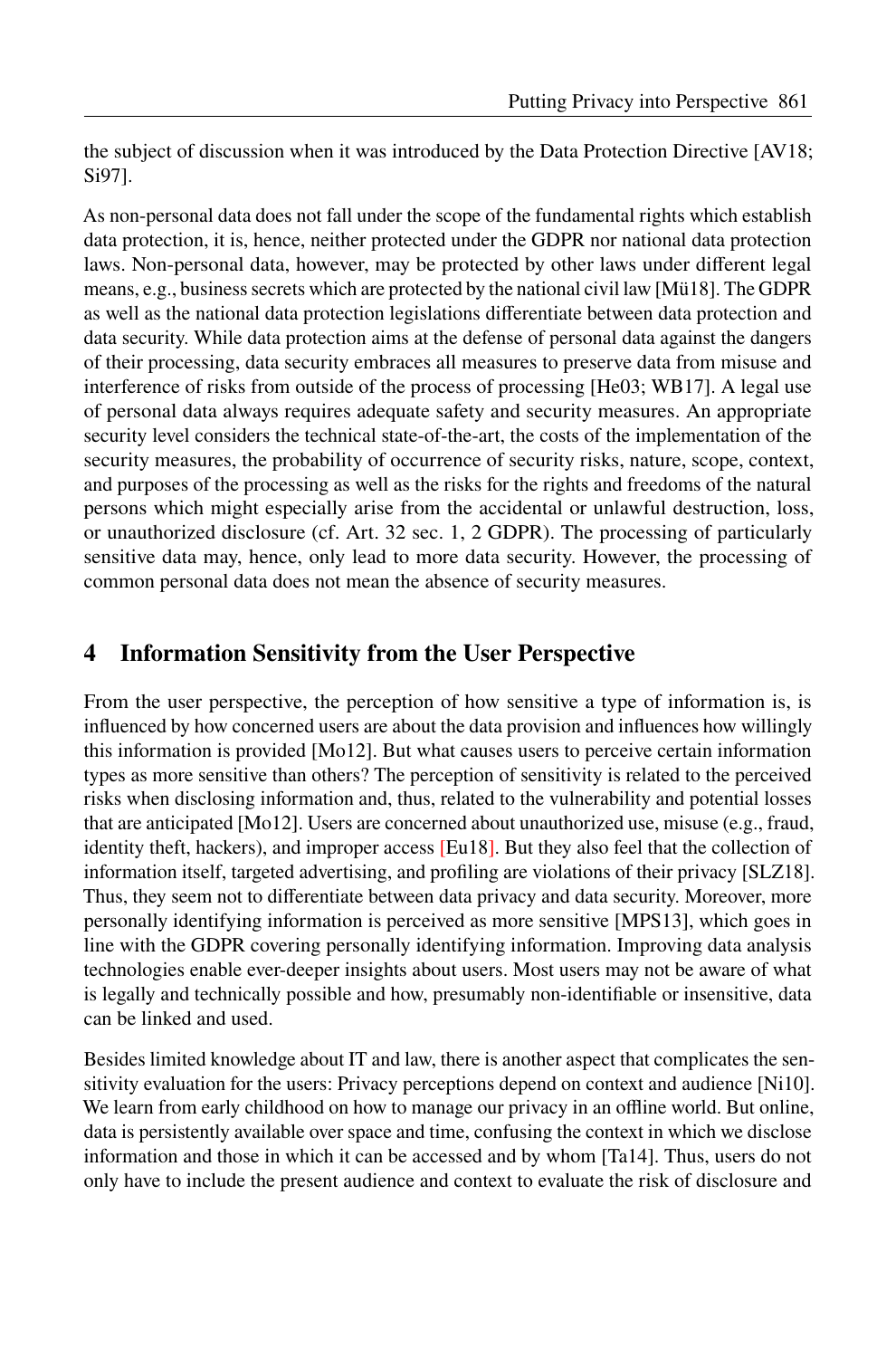sensitivity of information but also potential access of information in the future by different entities and in different contexts. And the technological possibilities to combine data across services also need to be considered.

**The Empirical Approach.** To provide a user perspective on sensitivity of information, we conducted an empirical online study in which  $N = 601$  German internet users evaluated 40 data types regarding their felt sensitivity. In the questionnaire, the perceived sensitivity is assessed without contextual frame, as such context-free perceptions of sensitivity mirror assessments users need to make in the digital world. The participants evaluated the 40 data types (cf. Fig. [1\)](#page-6-0) on a 6-point scale from "not sensitive at all" (1) to "very sensitive" (6) in randomized order to prevent sequence effects.

The sample includes 601 participants aged between 15 and 69 years ( $M = 38.8$ , SD = 20.2). 59.1% were women. The questionnaire was distributed online via an independent market research company. The education level is quite heterogeneously distributed, showing a good cross-section of German internet users.

**Results.** The perceived sensitivity for all 40 data types is depicted in Fig. [1.](#page-6-0) Passwords are perceived as most delicate followed by financial account numbers, with both being rated "very sensitive"  $(M > 5.5)$ . Personal identifiers like passport number and fingerprint, location and medical history are perceived as "sensitive." Browsing history, medication, and sexual preferences are evaluated as "rather sensitive." "Rather not sensitive" are, e.g., political affiliation, weight, and zip code. The only two information types from this list that are perceived as "not sensitive" are hair color and name of pet. Nothing was, on average, felt to be "not sensitive at all"  $(M < 1.5)$ .

### **5 Comparison between Legal, Technical, and User Perspective**

Fig. [1](#page-6-0) depicts the legal and user perspective on sensitivity. It shows that users' perception of sensitivity is for some data types in line with the legal categorization but also deviates strongly for others. The data types that are perceived as most sensitive by the users (passwords, financial account numbers) are legally classified as possibly special category and no special category. This assessment by users indicates they might not differentiate between data privacy and data security. Rather, the sensitivity evaluation is based on a risk assessment, and users are concerned about unauthorized access and illicit data misuse as well as about data collection, targeted advertising, and profiling. The legal use of personal data, however, under Art. 32 GDPR always requires adequate data security measures proportional to the risks of data processing. Hence, service operators implement established technical protection measures. However, even despite huge efforts to technically protect user data, we experience frequent data breaches [Hu13].

Data protection starts earlier, though, and already tries to minimize occasions and purposes in which personal data is collected and processed. While users' estimation of information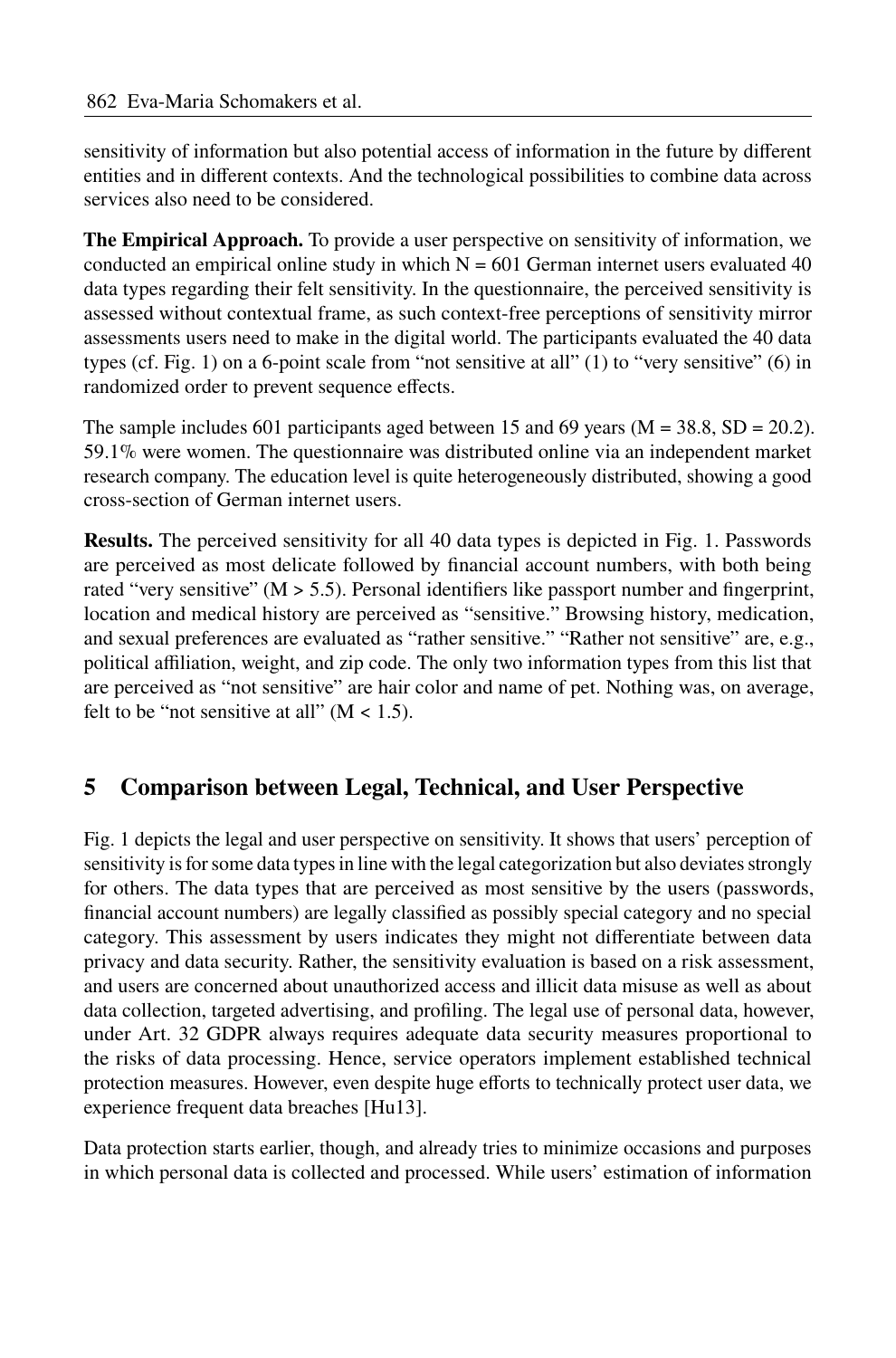<span id="page-6-0"></span>

#### Putting Privacy into Perspective 863

 $\frac{1}{2}$  Possible, if fingerprints or face recognition techniques are used as password equivalents, e.g. Apple products.

<sup>2</sup> There is no comprehensive social security number in Germany. Depending on the precise circumstances, an insurance number can be considered a special category of personal data.

<sup>3</sup> Possible, if used to identify biometric data

<sup>4</sup> Possible, if browsing history allows conclusions about political opinions, religious or philosophical beliefs, union memberships, health data or data about the sexual orientation.

<sup>5</sup> Possible in health related contexts

<sup>7</sup> Possible, if linked to health contexts.

<sup>8</sup> Possible, if linked to racial or ethnical contexts.

<sup>9</sup> Subject to special regulation prohibiting its misuse but no special category of personal data.

<sup>10</sup> Except for the rare occasions in which a person uses an email address referring to religious institutions or unions.

<sup>11</sup> Except for the rare occasions in which they allow conclusions about health or sex life.

 $12$  Except for the rare occasions in which a person works for a religious or philosophical institution or a union.

Fig. 1; Users' evaluation of the sensitivity of 40 data types ( $n = 601$ ) categorized into the legal classification.

<sup>&</sup>lt;sup>6</sup> Highly depends on the content of the profile.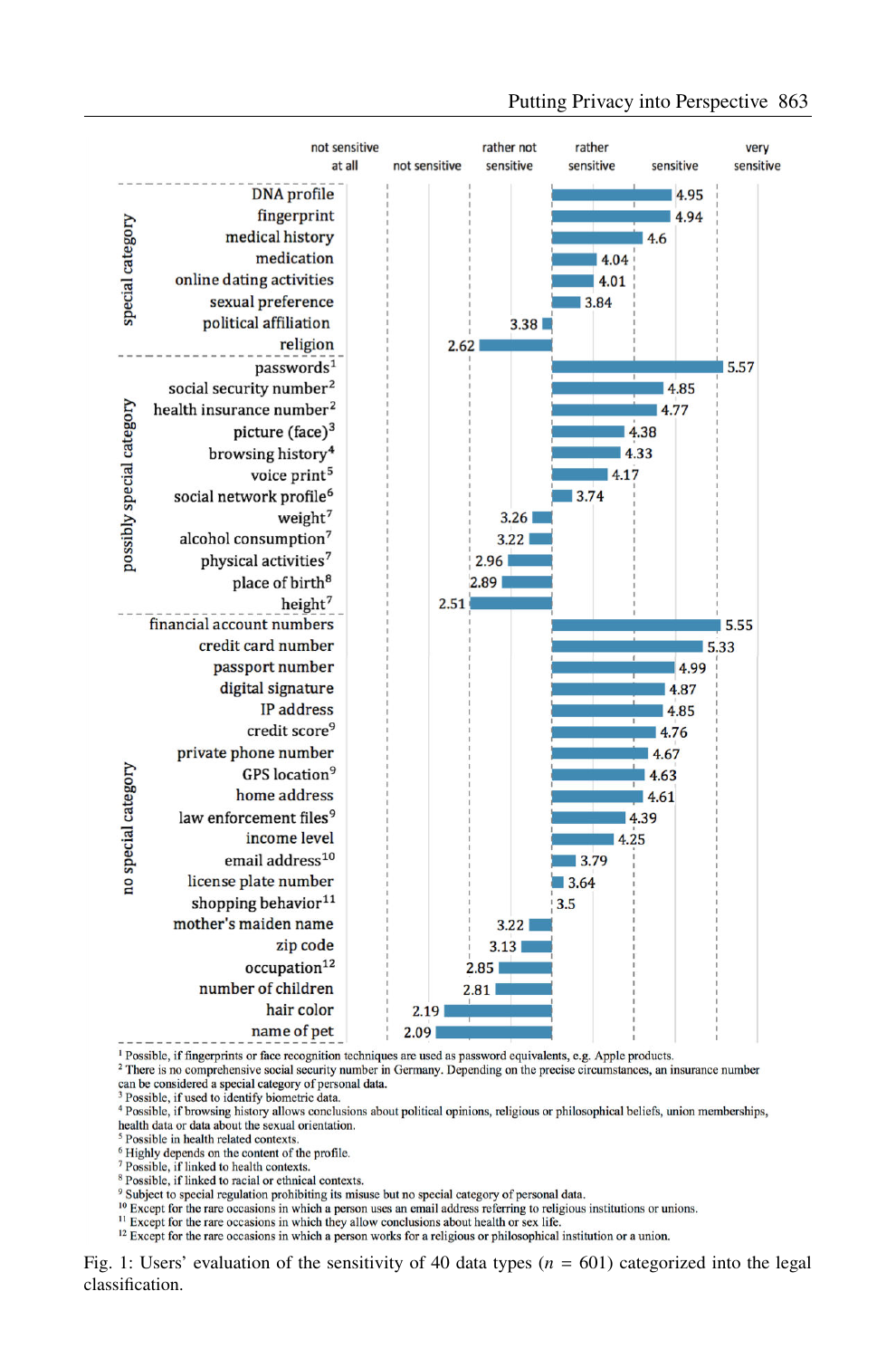sensitivity might anticipate the uncontrolled release and accept the necessity of the processing in other contexts, the data protection law works with wider categories and has internalized context dependency. Hence, from a legal point of view, the additional protection of special categories of personal data aims at categories whose general acquisition, irrespective of its legality, might bear severe risks and consequences. Thus, the legislator even restricted the contexts of legal uses compared to regular personal data.

Political affiliation and religion are classified as special category and particularly deserving of protection by the GDPR but are assessed as 'rather not sensitive' on average by the participants of the survey. The German view on data protection is, among other factors, highly influenced by the country's historical experience of two dictatorships cementing their power through surveillance and control and the potential as well as the risks of modern electronic data processing [\[Bu11;](#page-10-5) [Ma12\]](#page-11-11). This affected the development of the European data protection law [\[Re12\]](#page-12-10). The legal point of view on special categories of personal data, as the most sensitive pieces of information in data protection law, mainly concern issues that can be used as **leverage points for discrimination**, such as religious believes, political opinions, or sexual orientation, and are closely connected to the exercise of fundamental rights, e.g., union memberships. Therefore, they need the particular protection of the democratic society and its laws. This aspect does not have the same importance for common users and the deviation between law and user evaluation can be explained by the methodological approach to report the mean user evaluation: For many users who have mainstream political views or a religion that is not discriminated, these information types may not seem sensitive. The minority of users who may be discriminated on these grounds do not have much weight within the average evaluation but still need protection from discrimination. Short-term financial losses and other acute consequences of released data are more relevant to the user, while the legislator has to consider long-term implications for the individual and the democratic society as a whole.

We have seen that the voluntary sharing of personal information in social media can make users vulnerable and create possibilities for harm. Users see these risks to some extend and state that they are concerned but still disclose this information [\[GGV18\]](#page-11-0). One explanation for this privacy paradoxical user behavior is given by the theory of the **privacy calculus** which assumes that users weigh perceived benefits and perceived privacy risks against each other [\[DH06\]](#page-10-6). Thus, they disclose information when the benefits outweigh the risks. Correspondingly, the evaluation of risks is only one side of the coin. Self-disclosure on social network sites bring many benefits to the individual including self-representation, relationship development, and social control [LPK13]. These may outweigh the perceived concerns. Granting consent allows users this self-determination with regard to their data. At the same time, however, it poses considerable practical problems as to the aspects of being voluntary and informed [\[Er17;](#page-10-7) [LL18\]](#page-11-13).

Additionally, users do not make purely rational decisions. Rather, decision making is affected by **cognitive biases and heuristics**. For example, optimism bias leads individuals to perceive themselves as less vulnerable than others [\[CLC10\]](#page-10-8) and affect heuristics influences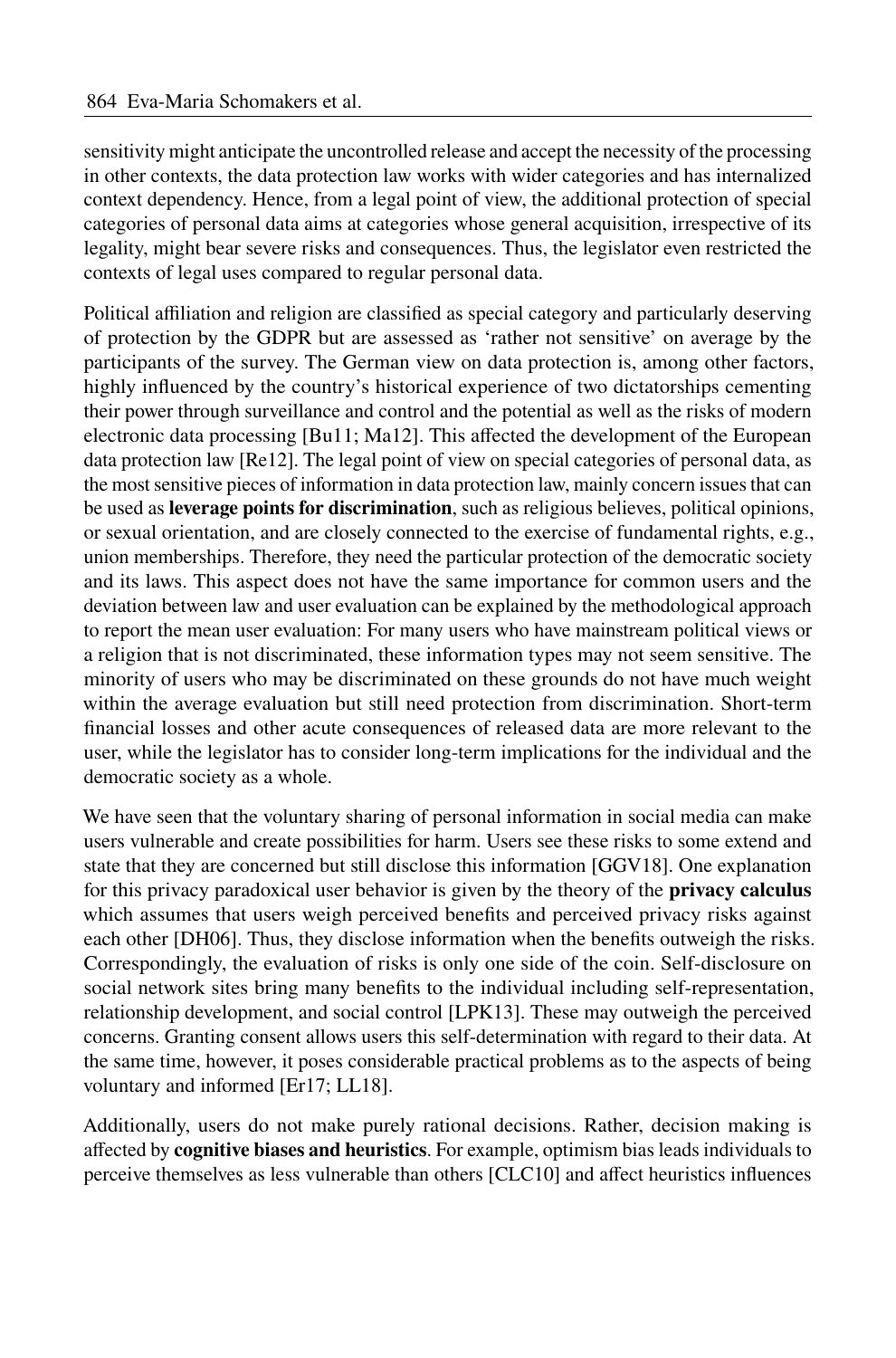the risk assessment in a way that users tend to underestimate risks when it is associated with things they like [Wa13]. These psychological means will always influence users' decision making to some extent. Here, the aim of data legislation and privacy preserving technologies should be to guarantee users an online environment in which they can freely decide what to share, following the principle of informational self-determination. This also includes data protection via technical and legal means so that users are protected to the largest extent possible.

Another deviation between users' and legal evaluation is the categorization of **location information**. GPS data can comprise distinct locations or even whole trajectories and is felt to be sensitive by users, but location is not part of the group of special categories of data under Art. 9 GDPR. Nevertheless, there is European legislation providing special rules for its processing. Directive 2002/58/EC, which was enacted to complement the former European Data Protection Directive 95/46/EC, defines it as any data processed in an electronic communications network, indicating the geographic position of the terminal equipment of a user of a publicly available electronic communication service. (Art. 2 lit. c) dir. 2002/58/EC) Art. 9 sec. 1 dir. 2002/58/EC allows the processing of this data only after its anonymization or with the consent of the users to the extent and for the duration necessary to provide an additional service. The scope of this provision, however, is limited to the regulation of data processing in the context of providing publicly available electronic communications networks (cf. Art. 3 sec. 1 dir.  $2002/58/EC$ ), e.g., by phone companies or closed user groups [\[Bü18\]](#page-10-9). For every other purpose and processing, the rules of the GDPR apply subsidiarly, treating location data connected to person as regular personal data. Hence, only in a very limited number of use cases relevant today, is location data further protected by the law. Considering the possibility of creating movement profiles of users through the analysis of location data and the threats to a person's freedom and rights such profiles bear, the protection granted by law seems insufficient. One reason for this situation is the ongoing reform process of the European data protection law. The directive 2002/58/EC relevant at hand will be renewed and transferred into a regulation in the future (cf. Proposal for as Regulation concerning the respect for private life and the protection of personal data in electronic communications and repealing Directive 2002/58/EG, COM 2017/010final-2017/03(COD)). Hence, the current legal state does not, yet, meet today's technical challenges. Despite the oncoming reform, the classification of location data as common personal data within the GDPR should be reconsidered and a higher level of protection for location data should be created.

The contrast between the European law and examples like the Chinese Social Credit System [\[Me17\]](#page-12-11) shows that, due to sufficient legal regulations in Europe, users are protected from harmful aggregation of data, although this would be technically possible. The collection of license plate numbers to create a governmental "obedience score" is not conceivable, as the European **fundamental rights** exclude, e.g., the comprehensive assessment of a person's behavior and actions. Therefore, European users do not need to be concerned about possible consequences which could result from the collection of such data. The low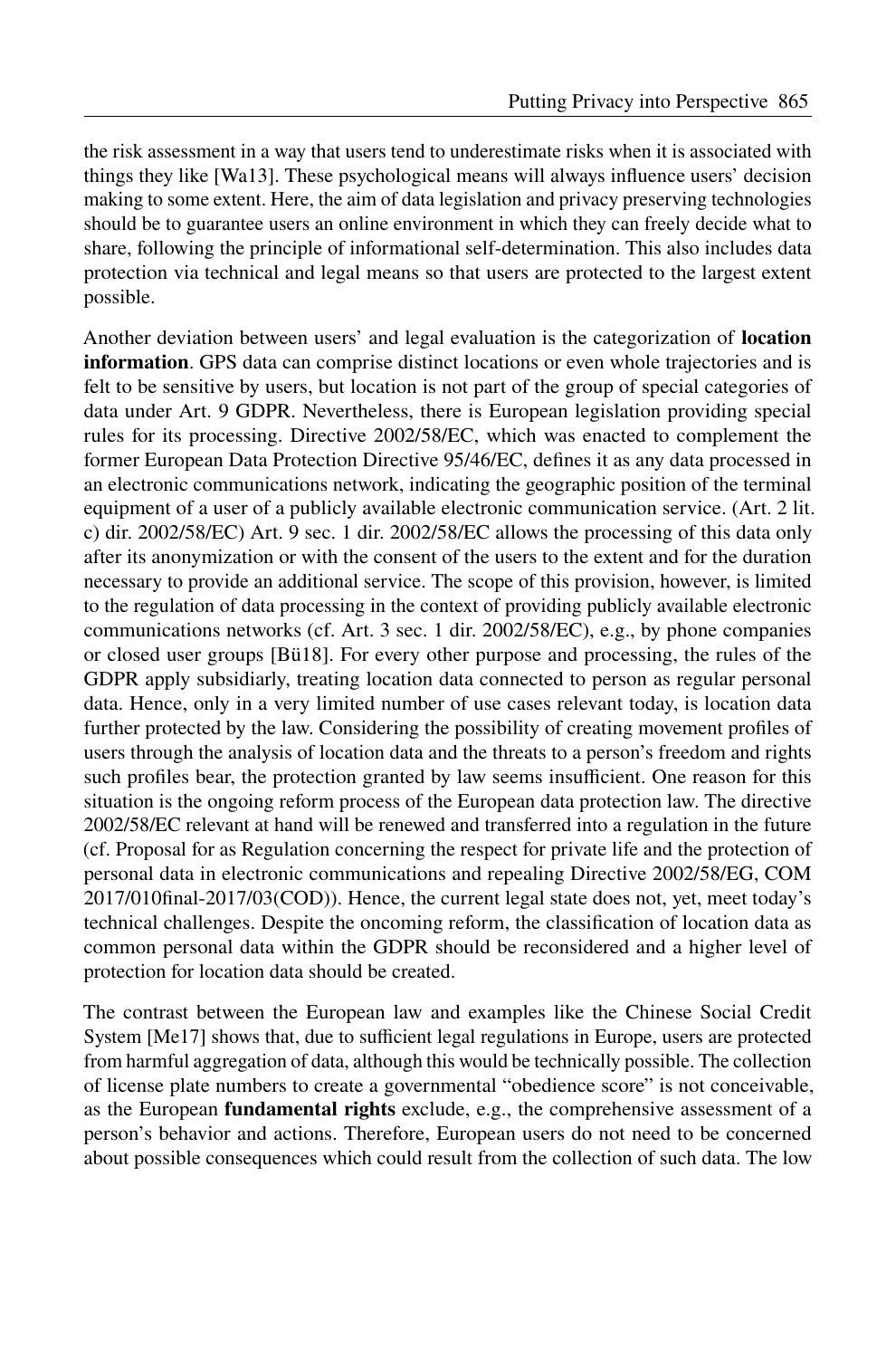sensitivity evaluation of license plate number by the German sample shows that users indeed do not see many risks connected to that information. Reliance on the current data protection law can be one reason for the low sensitivity evaluation of the license plate number by the German sample compared to other cultures [\[Sc19\]](#page-12-12). This would indicate that users are aware of the legal protection granted to their data. The other hypothesis – users not being aware of potential risks – could also hold true and is important to consider regarding users' perception of privacy risks in general. Looking at data disclosure decisions through a privacy calculus lens, users need to evaluate the risks of data disclosure. To do that adequately, they need to be aware of these risks. However, they are not always privy to the legal protection and technical means [\[Eu18\]](#page-10-4).

The authors argue that the main objective should not be informational heteronomy that is imposed by law over the users but **informational self-determination**. But this requires that users are aware and able to evaluate the risks of data disclosures. To empower users here, they need to be well informed. But educational measures at school are limited, especially because of the ever-evolving technical means. Thus, education and information must be available from a trusted source for all citizens, e.g., from a governmental website. Also, qualified media coverage and easy to understand consent forms are required. Finally, technological means to prevent unauthorized access to user data or the derivation of additional information from such data need to be further improved.

In **summary**, the comparison of the different perspectives on information sensitivity shows that users', technical, and legal views deviate to some degree. For example, the law grants protection to data categories as "special" categories that not all users perceive as especially sensitive. This can be seen as unproblematic as users are still able to freely disclose data, thereby giving their explicit consent to process this data. Other data categories, e.g., GPS data, are not given special privacy protection by the GDPR, but they are perceived as sensitive by the users and are, from a technological perspective, very revealing about the individual user. Here, the law nevertheless requires adequate data security measures for data processing, thus still providing protection. Rather, it is a problem that users, by allowing the processing of their data on the basis of consent without being fully aware of possible consequences, often thwart the safeguards of data protection laws which generally tries to limit the amount of processed data and the admissible purposes of its processing. For the premise of informational self-determination, it is of utmost importance to raise users' awareness about possible risks of data disclosure and the legal protection they are entitled to. As long as users decide to give their free, specific, informed, and unambiguous consent to the processing of their data as demanded by Art.  $7 \text{ sec. } 1$ ,  $4 \text{ No. } 11 \text{ GDPR}$ , the processing is in accordance with the law. It is, therefore, a manifestation of the users' informational self-determination which would, otherwise, turn into informational heteronomy. Finally, technological means must seek to unburden the users, i.e., provide the best data protection possible while not overly restricting the users' freedom of educated self-expression. In the current state, admittedly, perception of the importance between the three perspectives differs. However, the categories of data seen as sensitive by users and computer science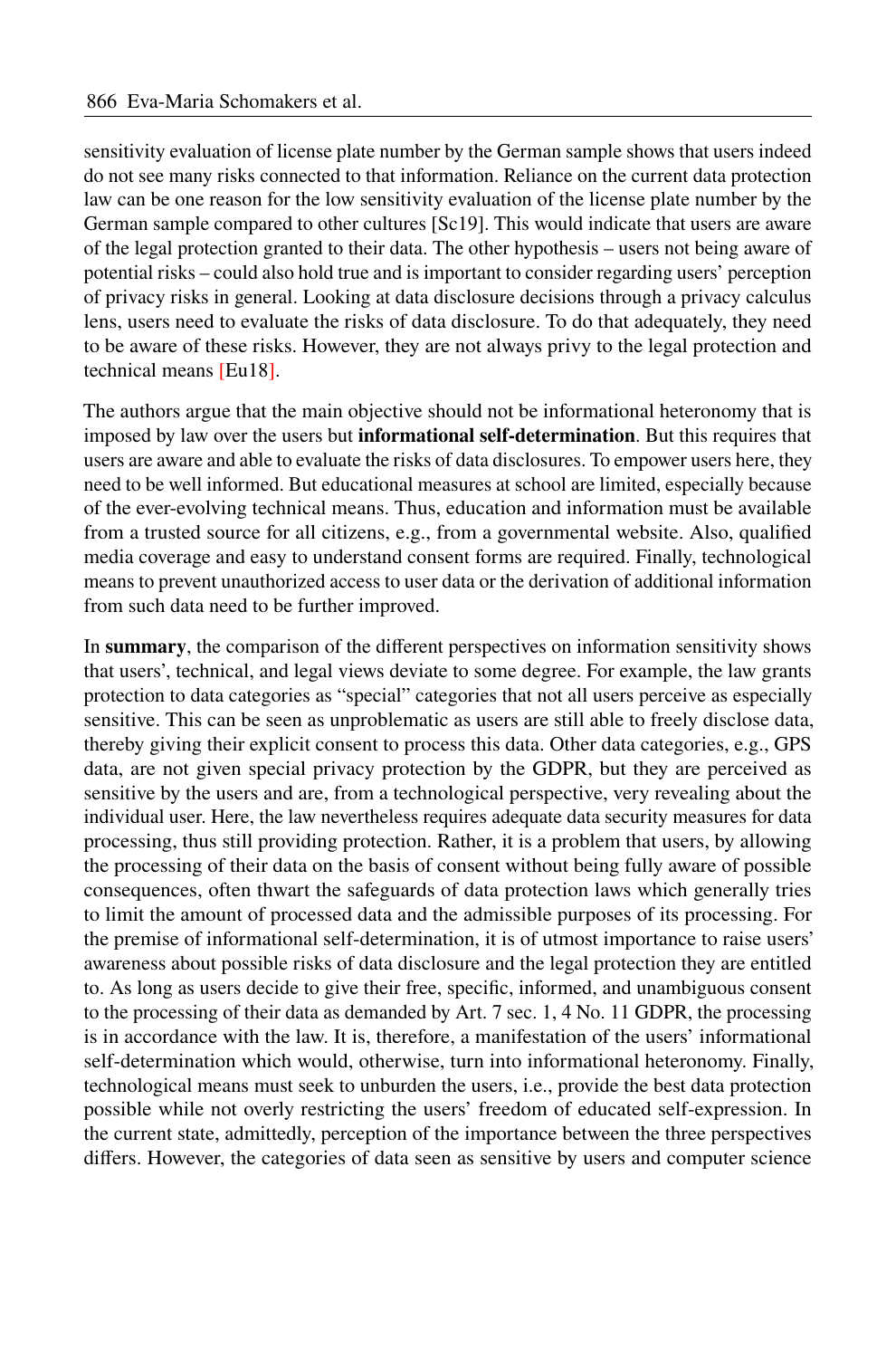are adequately protected by law, although it grants other categories, which are not rated as particularly sensitive by users, more protection for the aforementioned reasons. The comparison of the three perspectives has shown how advanced the GDPR is in protecting users' privacy but for small adjustments. The effort of the GDPR to support the privacy interests of customers – structurally inferior compared to many companies and their economic interests – balances inequalities of social forces and strengthens the pluralism and democracy in digital societies.

#### **Acknowledgments**

This work has been funded by the German Federal Ministry of Education and Research (BMBF) under funding reference numbers 16KIS0443, 16KIS0444, and 16KIS0446. The responsibility for the content of this publication lies with the authors.

#### **References**

<span id="page-10-9"></span><span id="page-10-8"></span><span id="page-10-7"></span><span id="page-10-6"></span><span id="page-10-5"></span><span id="page-10-4"></span><span id="page-10-3"></span><span id="page-10-2"></span><span id="page-10-1"></span><span id="page-10-0"></span>

| [Ar10]  | Armbrust, M. et al.: A View of Cloud Computing. Commun. ACM 53/4,<br>pp. 50–58, 2010.                                                                                                                                    |
|---------|--------------------------------------------------------------------------------------------------------------------------------------------------------------------------------------------------------------------------|
| [AV18]  | Albers, M.; Veit, R.-D. In (Wolff, H.A.; Brink, S., eds.): Beck'scher On-<br>linekommentar Datenschutzrecht. 25th, 2018.                                                                                                 |
| [Bul1]  | Bull, H. P.: Informationelle Selbstbestimmung – Vision oder Illusion? 2011.                                                                                                                                              |
| [Bü18]  | Büttgen, P. In (Scheuerle, K.-D.; Mayen, T., eds.): Telekommunikationsgesetz.<br>3rd, 2018.                                                                                                                              |
| [BZ06]  | Barbaro, M.; Zeller Jr., T.: A Face Is Exposed for AOL Searcher No. 4417749,<br>Accessed 2020-06-29, 2006.                                                                                                               |
| [CLC10] | Cho, H.; Lee, J.-S.; Chung, S.: Optimistic bias about online privacy risks:<br>Testing the moderating effects of perceived controllability and prior experience.<br>Computers in Human Behavior 26/5, pp. 987–995, 2010. |
| [DH06]  | Diney, T.; Hart, P.: An Extended Privacy Calculus Model for E-Commerce<br>Transactions. Information Systems Research 17/1, pp. 61–80, 2006.                                                                              |
| [Er17]  | Ernst, S.: Die Einwilligung nach der Datenschutzgrundverordnung. Zeitschrift<br>für Datenschutz 2017/3, ed. by Hoeren, T.; Schneider, J.; Selmayr, M.; Spies, A.;<br>Wybitul, T., 2017.                                  |
| [Eu18]  | European Commission: The Data Protection Act, https://www.gov.uk/data-<br>protection, Accessed 2020-06-29, 2018.                                                                                                         |
| [Fr18]  | Franzen, M. In (Franzen, M.; Gallner, I.; Oetker, H., eds.): Kommentar zum<br>europäischen Arbeitsrecht. 2nd, 2018.                                                                                                      |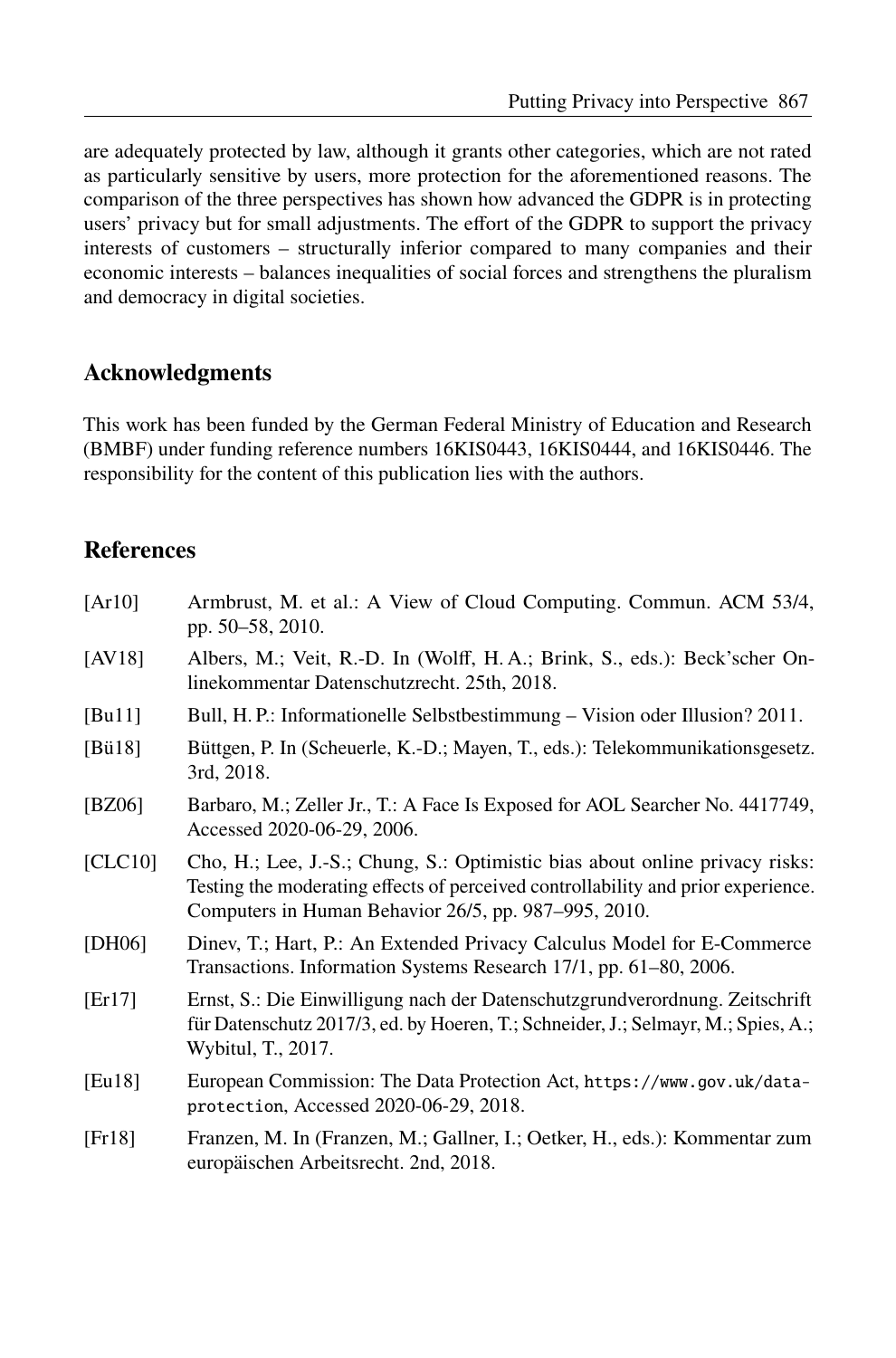<span id="page-11-13"></span><span id="page-11-12"></span><span id="page-11-11"></span><span id="page-11-10"></span><span id="page-11-9"></span><span id="page-11-8"></span><span id="page-11-7"></span><span id="page-11-6"></span><span id="page-11-5"></span><span id="page-11-4"></span><span id="page-11-3"></span><span id="page-11-2"></span><span id="page-11-1"></span><span id="page-11-0"></span>[GGV18] Gerber, N.; Gerber, P.; Volkamer, M.: Explaining the privacy paradox: A systematic review of literature investigating privacy attitude and behavior. Computers & Security 77/, pp. 226–261, 2018. [He03] Heibey, H.-W. In (Roßnagel, A., ed.); Handbuch Datenschutzrecht. 1st, 2003. [He13] Henze, M.; Hummen, R.; Matzutt, R.; Catrein, D.; Wehrle, K.: Maintaining User Control While Storing and Processing Sensor Data in the Cloud. International Journal of Grid and High Performance Computing (IJGHPC) 5/4, Dec. 2013. [He14] Henze, M.; Hummen, R.; Matzutt, R.; Wehrle, K.: A Trust Point-based Security Architecture for Sensor Data in the Cloud. In (Krcmar, H.; Reussner, R.; Rumpe, B., eds.): Trusted Cloud Computing. Springer, Dec. 2014. [HHW13] Henze, M.; Hummen, R.; Wehrle, K.; The Cloud Needs Cross-Layer Data Handling Annotations. In: 2013 IEEE Security and Privacy Workshops. May 2013. [Hu13] Hunt, T.: Have I Been Pwned?, <https://haveibeenpwned.com>, Accessed 2020-06-29, 2013. [KB18] Kühling, J.; Buchner, B. In (Kühling, J.; Buchner, B., eds.); Datenschutz-Grundverordnung, Bundesdatenschutzgesetz: DS-GVO/BDSG. 1st, 2018. [Ko17] Kopp, H.; Mödinger, D.; Hauck, F.; Kargl, F.; Bösch, C.: Design of a Privacy-Preserving Decentralized File Storage with Financial Incentives. In: 2017 IEEE European Symposium on Security and Privacy Workshops (EuroS&PW). Pp. 14-22, 2017. [LBH] LeCun, Y.; Bengio, Y.; Hinton, G.: Deep Learning. Nature 521/, pp. 436–444. [LL18] Leeb, C. M.; Liebhaber, J.; Grundlagen des Datenschutzrechts. Juristische Schulung 2018/6, pp. 534-537, 2018.  $[LPK13]$  Lee, H.; Park, H.; Kim, J.: Why do people share their context information on Social Network Services? A qualitative study and an experimental study on users' behavior of balancing perceived benefit and risk. International Journal of Human-Computer Studies 71/9, pp. 862–877, 2013. [Ma12] Masing, J.: Herausforderungen des Datenschutzes. Neue Juristische Wochenschrift 65/32, pp. 2305–2311, 2012. [Ma18] Matzutt, R.; Hiller, J.; Henze, M.; Ziegeldorf, J. H.; Müllmann, D.; Hohlfeld, O.; Wehrle, K.: A Quantitative Analysis of the Impact of Arbitrary Blockchain Content on Bitcoin. In: Proceedings of the 22nd International Conference on Financial Cryptography and Data Security (FC). 2018. [Me13] Meiklejohn, S. et al.: A Fistful of Bitcoins: Characterizing Payments among Men with No Names. In: Proceedings of the 2013 ACM Conference on Internet Measurement Conference. Pp. 127-140, 2013.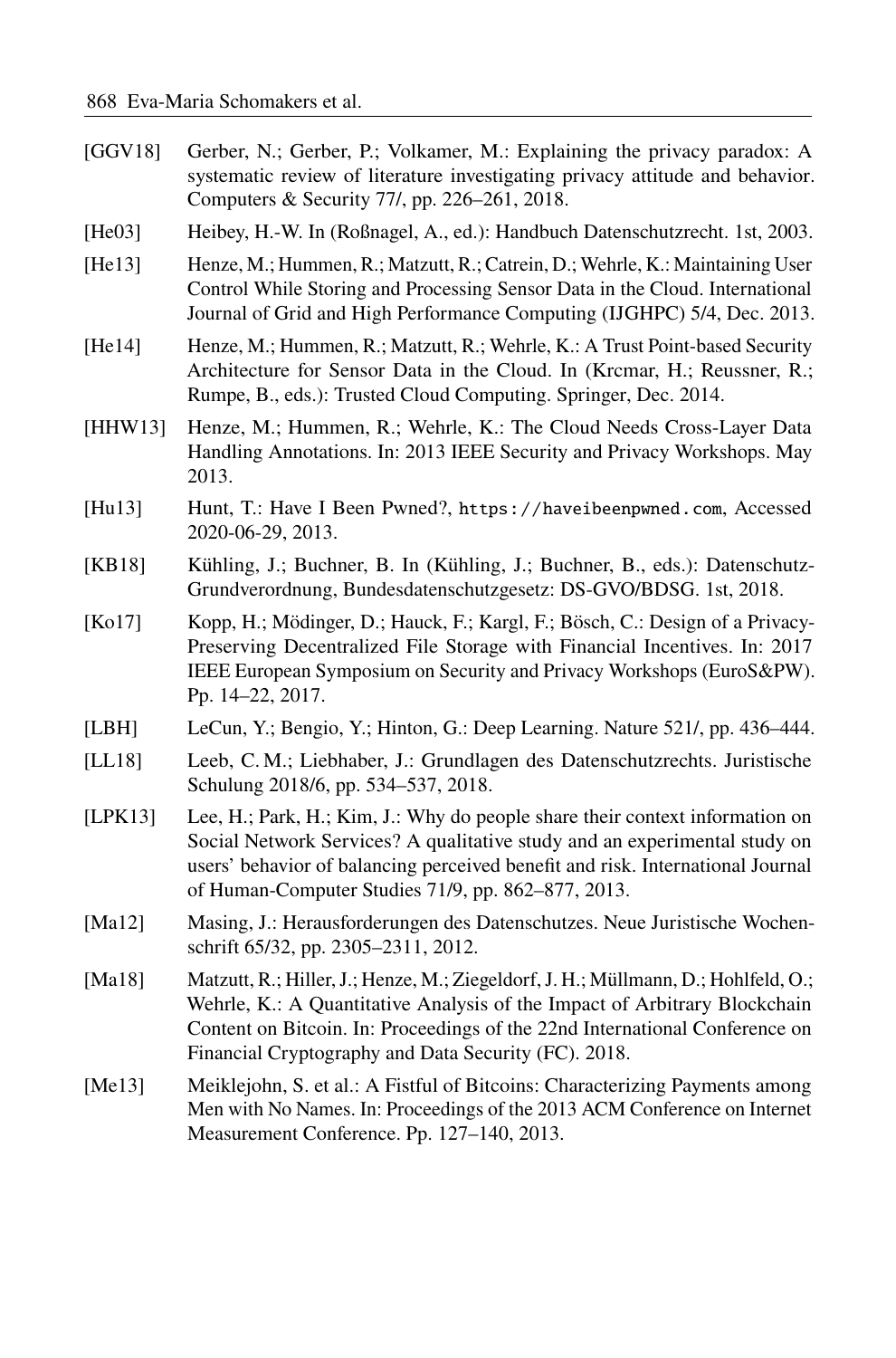<span id="page-12-12"></span><span id="page-12-11"></span><span id="page-12-10"></span><span id="page-12-9"></span><span id="page-12-8"></span><span id="page-12-7"></span><span id="page-12-6"></span><span id="page-12-5"></span><span id="page-12-4"></span><span id="page-12-3"></span><span id="page-12-2"></span><span id="page-12-1"></span><span id="page-12-0"></span>[Me17] Meissner, M.: China's Social Credit System: A big-data enabled approach to market regulation with broad implications for doing business in China, tech. rep., Mercator Institute for China Studies (Merics), 2017. [MM12] Mayer, J. R.; Mitchell, J. C.; Third-Party Web Tracking; Policy and Technology. In: 2012 IEEE Symposium on Security and Privacy (S&P). Pp. 413–427, 2012. [Mo12] Mothersbaugh, D. L.; "Foxx II", W. K.; Beatty, S. E.; Wang, S.: Disclosure Antecedents in an Online Service Context: The Role of Sensitivity of Information. Journal of Service Research 15/1, pp. 76–98, 2012. [MPS13] Malheiros, M.; Preibusch, S.; Sasse, M. A.: "Fairly Truthful": The Impact of Perceived Effort, Fairness, Relevance, and Sensitivity on Personal Data Disclosure. In (Huth, M.; Asokan, N.; Čapkun, S.; Flechais, I.; Coles-Kemp, L., eds.): Trust and Trustworthy Computing. Pp. 250–266, 2013. [Mü18] Müllmann, D.: Auswirkungen der Industrie 4.0 auf den Schutz von Betriebsund Geschäftsgeheimnissen. Wettbewerb in Recht und Praxis 64/10, pp. 1177– 1183.2018. [Na08] Nakamoto, S.: Bitcoin: A Peer-to-Peer Electronic Cash System, White paper, 2008. [Ni10] Nissenbaum, H.: Privacy in Context: Technology, Policy, and the Integrity of Social Life. Stanford University Press, 2010. [NS08] Narayanan, A.; Shmatikov, V.: Robust De-anonymization of Large Sparse Datasets. In: 2008 IEEE Symposium on Security and Privacy (S&P). Pp. 111-125, 2008. [OR07] O'Reilly, T.: What is Web 2.0: Design Patterns and Business Models for the Next Generation of Software. Communication & Strategies 65/First Quarter, pp. 17–37, 2007. [RCC18] Rosenberg, M.; Confessore, N.; Cadwalladr, C.: How Trump Consultats Exploited the Facebook Data of Millions, [https://www.nytimes.com/2018/](https://www.nytimes.com/2018/03/17/us/politics/cambridge-analytica-trump-campaign.html) [03/17/us/politics/cambridge-analytica-trump-campaign.html](https://www.nytimes.com/2018/03/17/us/politics/cambridge-analytica-trump-campaign.html), Accessed 2020-06-29, 2018. [Re12] Reding, V.: Sieben Grundbausteine der europäischen Datenschutzreform. Zeitschrift für Datenschutz 2012/5, ed. by Schneider, J.; Hoeren, T.; Selmayr, M.; Spies, A.; Wybitul, T., 2012. [Sc19] Schomakers, E.-M.; Lidynia, C.; Müllmann, D.; Ziefle, M.: Internet Users' Perceptions of Information Sensitivity – Insights from Germany. International Journal of Information Management 46/, pp. 142-150, 2019. [Se18] Serror, M.; Henze, M.; Hack, S.; Schuba, M.; Wehrle, K.ȷ Towards In-Network Security for Smart Homes. In: Proceedings of the 2nd International Workshop on Security and Forensics of IoT (IoT-SECFOR). 2018.